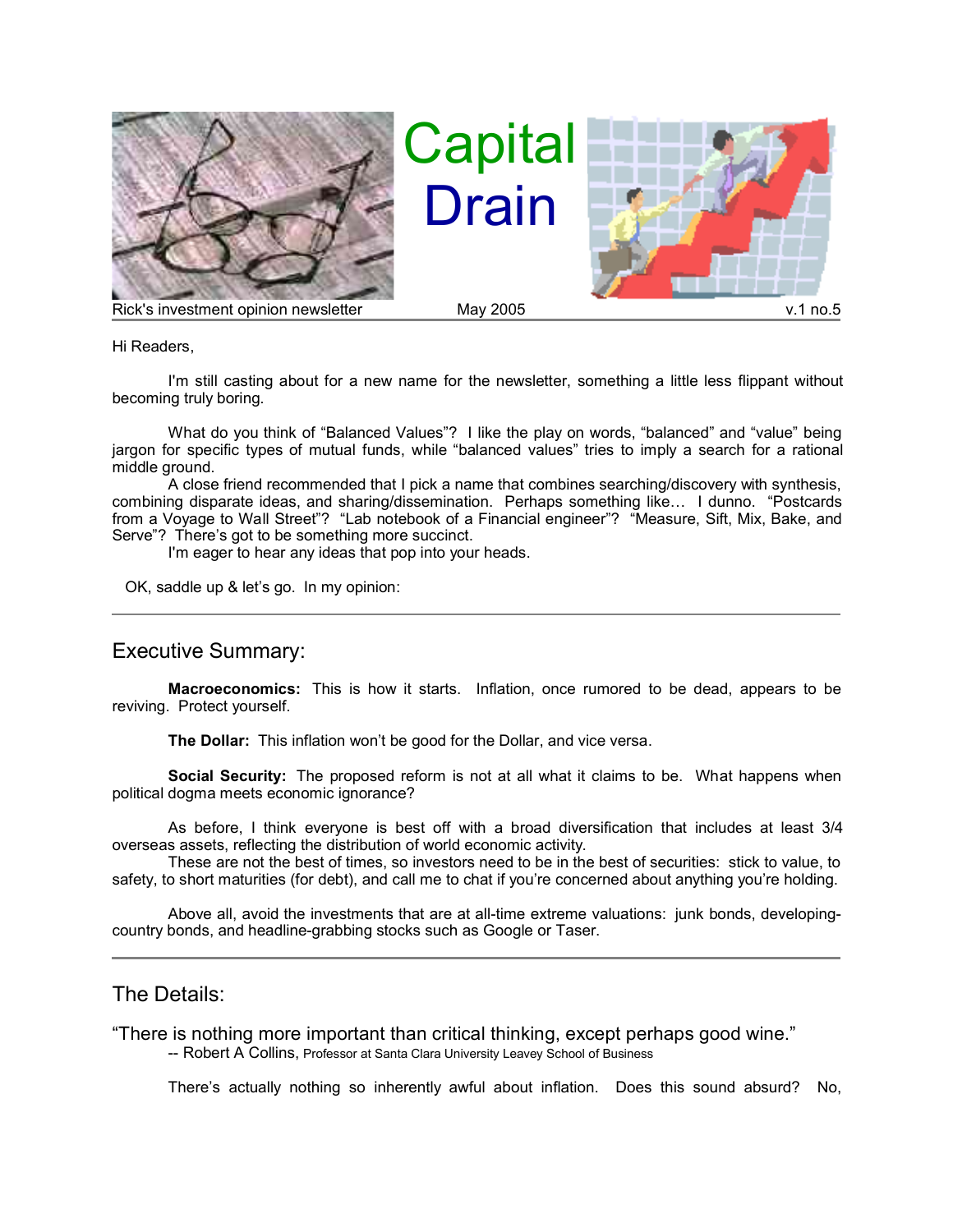seriously, there's nothing so inherently awful, *as long as everyone knows what that inflation will be, well in advance*.

Aye, there's the rub. Inflation does its considerable, familiar damage when it's not expected. If you buy a bond or sign a contract to receive fixed payments (labor, sales, rental, etc.) when inflation is low, and then inflation rises, you'll be hurt badly. You'll get the money you expected (measured in dollars), but it won't have the purchasing power you expected (measured in eggs or Escalades or expeditions to Ecuador).

In a slightly more subtle way, inflation is particularly damaging just when it starts to increase. People don't realize that it's increasing, so they misinterpret what they see happening in the economy. The worst of this is that businesses think, "Golly, I finally made that price rise stick; the economy must be improving, and I should invest in more productive capacity!" Tragically wrong. This is a big part of what fuels the business cycle of boom and bust— the economy was not improving, the new productive capacity is unneeded, and when inventory stacks up there will be decreased profits then layoffs then recession.

These past few years we've heard a lot about inflation's death, and even a little about the fear of incipient deflation. The Federal Reserve has kept interest rates very low, and the Administration has been able to lean on the rationalization that its budget deficits weren't hurting anything.

These past few months, we've seen the way it always starts. Producer prices edged up, then started rising consistently. Consumer prices started rising slowly, then these past few months accelerated.

The most recently announced core rate of inflation (excluding energy and food, as if you or I could exclude them from our expenses) was .4%. That looks tiny, but annualize it (add 1, raise to the twelfth power) and you've got 4.9%. I strongly suspect that none of you is earning 4.9% on your bond investments. In real terms, you're losing money to inflation.

So, to make a long story slightly shorter, what happens next? The Fed is running behind on raising interest rates, and will at some point have to raise them faster to catch up and get ahead of the inflation rate. Once they get ahead, the rising real (nominal minus inflation) rates will start to increase companies' costs. Between that and the inventory fake-out, the economy slows down, perhaps even shrinking. That soft landing or outright recession is bad for profits, bad for stocks, and bonds were already suffering because of the inflation. That is not a happy time to be an investor.

Those of you old enough to remember the inflation of the 1970s and early 80s will recall that rising inflation makes owning bonds and CDs a financial death trap, to be avoided.

Also, if you have an adjustable rate mortgage, seriously consider that your mortgage rate is likely to rise sharply. If you can, locking in the low rate now will save you some pain a few years hence. Paradoxically, borrowing at fixed rates now is particularly advantageous, as you'll be paying back the loan with future dollars which will have less value.

This is a good time to think about preservation of capital rather than big gains— avoid big losses. Your best bets from a limited set of options include inflation-protected bonds (TIPS, ideally in an IRA, 401 (k), or other tax-sheltered account), stocks of solid companies paying good dividends and— can you believe I got nearly to page 3 before chanting my mantra?— overseas assets.

**The dollar**. None of this is good for the dollar. The current negative real rates mean that investors, domestic or foreign, have no prospect of real gain from owning US bonds. The possibility of a recession means there might not be good gains from owning stocks. There are lots of good investments elsewhere in the world, so that's where smart people will invest. Foreign investors leaving dollar investments will help push the dollar down.

Further, a falling dollar exacerbates US inflation, as foreign-made goods become more expensive. The latest import price reports concur; it's happening. This is a vicious cycle, with inflation and dollar devaluation feeding one another. This cycle could run for quite a while, even decades, depending on how the Fed, the Government, and other trading-partner governments respond.

You, as US investors, can protect yourselves and profit by buying a diversified portfolio of overseas value stocks and top-quality bonds. This is a good time to be conservative, and to be global. US inflation needn't be global inflation. In fact, as the dollar falls, the rest of the world will benefit from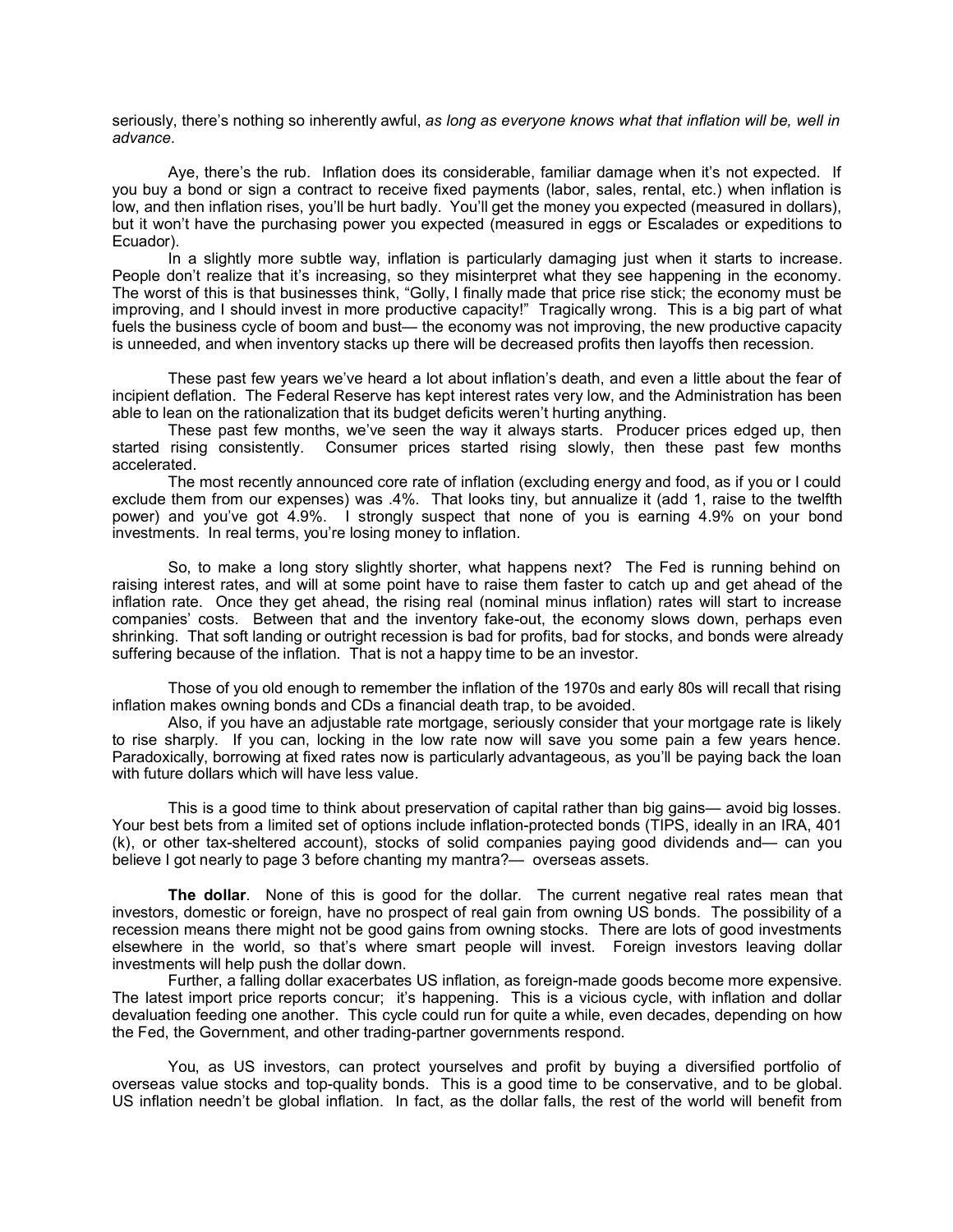falling prices of US-made goods (there are still plenty of those, contrary to much doom-mongering) and dollar-denominated commodities (such as oil.) The US experienced this same brake on local inflation during the 1990s when the dollar was rising and import prices were therefore falling; that will now run in reverse.

Incidentally, about one-third of economists in a recent Wall Street Journal poll predicted that China will begin appreciating the Yuan (allowing the dollar to depreciate) within the next three months. Another 1/3 think that will happen within six months. Fewer than a fifth think it won't happen at all. Nearly half think the dollar will have to fall by 30% or more to have the desired rebalancing effect.

On another topic, **Social Security** could certainly use some repair. It's long been known that this pay-as-you-go system would be stressed to pay for the retirement of the big Baby Boom generation. There have been a variety of reasonable suggestions for ways to deal with the stress.

There has also been the current Administration's suggestion. It is remarkably wrongheaded, and has been presented in a way that's remarkably misleading.

They have pushed for "accounts that belong to you, that the government can't mess with or take away." Accounts like that are a great idea, available to you now. It's called "saving." Everyone should do it, at least until they've put away enough for retirement.

That is NOT, emphatically NOT, what the Administration is offering in their so-called Social Security Reform Private Accounts.

It was my great pleasure recently to see Yale finance professor Robert Shiller speak at UC Berkeley's business school. He had taken the time to dissect the Private Account plan, and he presented it in summary. (A paper is now available from his website. To see the paper, you may need to set your browser to allow popups, and log in to the popup security window as user:guest, password:guest)

Social Security is an extremely popular program, because it provides a guaranteed floor under retirement income. It's a very low floor, but it's something.

To preserve that guaranteed floor, while offering the Private Account as a supposed way to earn more, the plan tries to use the same dollars two ways at once: funding a floor for existing retirees, and funding additional investments for future retirees.

In the fine print of the plan, the trick emerges: the money that you (if you're young enough) might be able to put into your Private Account is lent to you, from the portion of your payroll tax you would otherwise have paid to the "old" Social Security system. Lent to you— here's the surprise— at 3% real interest, i.e., 3% higher than the inflation rate!

That's a pretty high rate. At the moment, for example, it's 7.9% based on the latest monthly inflation. It is more than you can earn from any current Treasury bond, or even from any but the riskiest junk corporate bond. Thus, you must go to riskier investments to hope to gain anything. Stocks, for example, can get a better average return over very long periods, but cannot be depended on to do well in any short period. Meanwhile, once you opt in to the Private Accounts, you cannot opt back out. As you approach retirement, your choices are to risk losing money quickly via stock investments, or the guarantee of losing money slowly via bond investments. Because that loan rate is so high, it just does not make any sense.

If your Private Account does not earn more than that, enough to pay off the loan, then you gain nothing from the Private Account, and end up with less overall since you have to give up some of the old Social Security in order to get into the new Private Account.

If it passes, avoid the Private Account option. If you have a moment to spare, please write your Representative and Senators to ask them to send the plan back for re-design. Social Security is an important program, and deserves better than an ideological knee-jerk redesign.

Some other time & administration, it would be nice to make a sensible transition from a pay-asyou-go current-workers-support-current-retirees system into one where each worker substantially pays into his own fund, which compounds into a significant retirement nest egg.